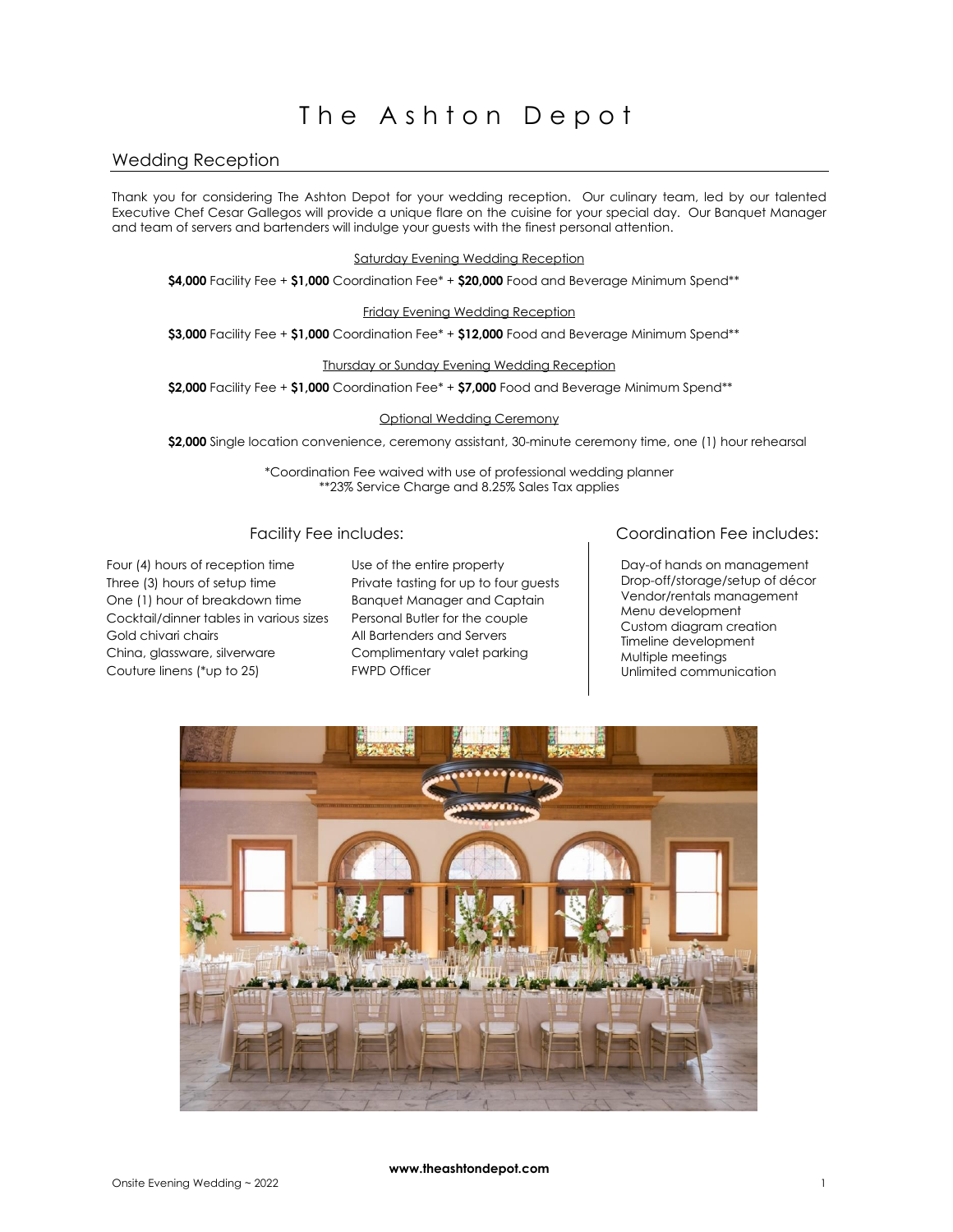# **Bar Packages**

\*Packages include a 4-hour hosted bar/unlimited drinks and multiple bartenders \*\*Signature cocktails tray passed as guests arrive

# **Just Married**

#### **One Signature Cocktail**

**Beers**: Bud Light, Coors Light, Corona Extra, Dos Equis, Heineken, Miller Lite, Michelob Ultra, Modelo, Shiner Bock

**Wines**: Chardonnay, Sauvignon Blanc, Cabernet Sauvignon and Pinot Noir, Sparkling Wine

#### **Toast**: Sparkling Wine

**Beverages**: Coke, Sprite, Diet Coke, Dr. Pepper, Starbucks Veranda Blend Coffee, Iced Tea, Iced Water

# **\$40/Guest**

# **From This Day Forward**

#### **One Signature Cocktail**

**Beers**: Bud Light, Coors Light, Corona Extra, Dos Equis, Heineken, Miller Lite, Michelob Ultra, Modelo, Shiner Bock

**Wines**: Chardonnay, Sauvignon Blanc, Cabernet Sauvignon and Pinot Noir, Sparkling Wine

**Mixed Drinks**: Jim Beam Bourbon, Beefeater Gin, Bacardi Superior Rum, J&B Scotch, Jose Cuervo Gold Tequila, Tito's Vodka, Jack Daniels Whiskey, Crown Royal Blended Whiskey

**Toast**: Sparkling Wine

**Beverages**: Coke, Sprite, Diet Coke, Dr. Pepper, Starbucks Veranda Blend Coffee, Iced Tea, Iced Water

# **\$45/Guest**

# **Everlasting**

#### **Two Signature Cocktails**

**Beers**: Bud Light, Coors Light, Corona Extra, Dos Equis, Heineken, Miller Lite, Michelob Ultra, Modelo, Shiner Bock, Rahr Blonde

**Wines**: Upgraded Chardonnay, Sauvignon Blanc, Cabernet Sauvignon and Pinot Noir, Sparkling Wine

#### **Tableside Wine Service**

**Mixed Drinks**: Bombay Sapphire Gin, Mount Gay Rum, Johnnie Walker Red Scotch, 1800 Reposado Tequila, Ketel One Vodka, Makers Mark Bourbon, TX Whiskey

#### **Toast**: Prosecco

**Beverages**: Topo Chico, Coke, Sprite, Diet Coke, Dr. Pepper, Starbucks Veranda Blend Coffee, Iced Tea, Iced Water

# **\$50/Guest**

# **The Best is Yet to Come**

#### **Two Signature Cocktails**

**Beers**: Bud Light, Coors Light, Corona Extra, Dos Equis, Heineken, Miller Lite, Michelob Ultra, Modelo, Shiner Bock, Rahr Blonde

**Wines**: Upgraded Chardonnay, Sauvignon Blanc, Cabernet Sauvignon and Pinot Noir, Sparkling Wine

#### **Tableside Wine Service**

**Mixed Drinks**: Knob Creek Bourbon, Tanqueray 10 Gin, Bacardi 8 Rum, Macallan 12yr Scotch, Patron Silver Tequila, Grey Goose Vodka, Crown Royal Reserve Blended Whiskey

#### **Toast**: Prosecco

**Beverages**: Topo Chico, Coke, Sprite, Diet Coke, Dr. Pepper, Starbucks Veranda Blend Coffee, Iced Tea, Iced **Water** 

# **\$55/Guest**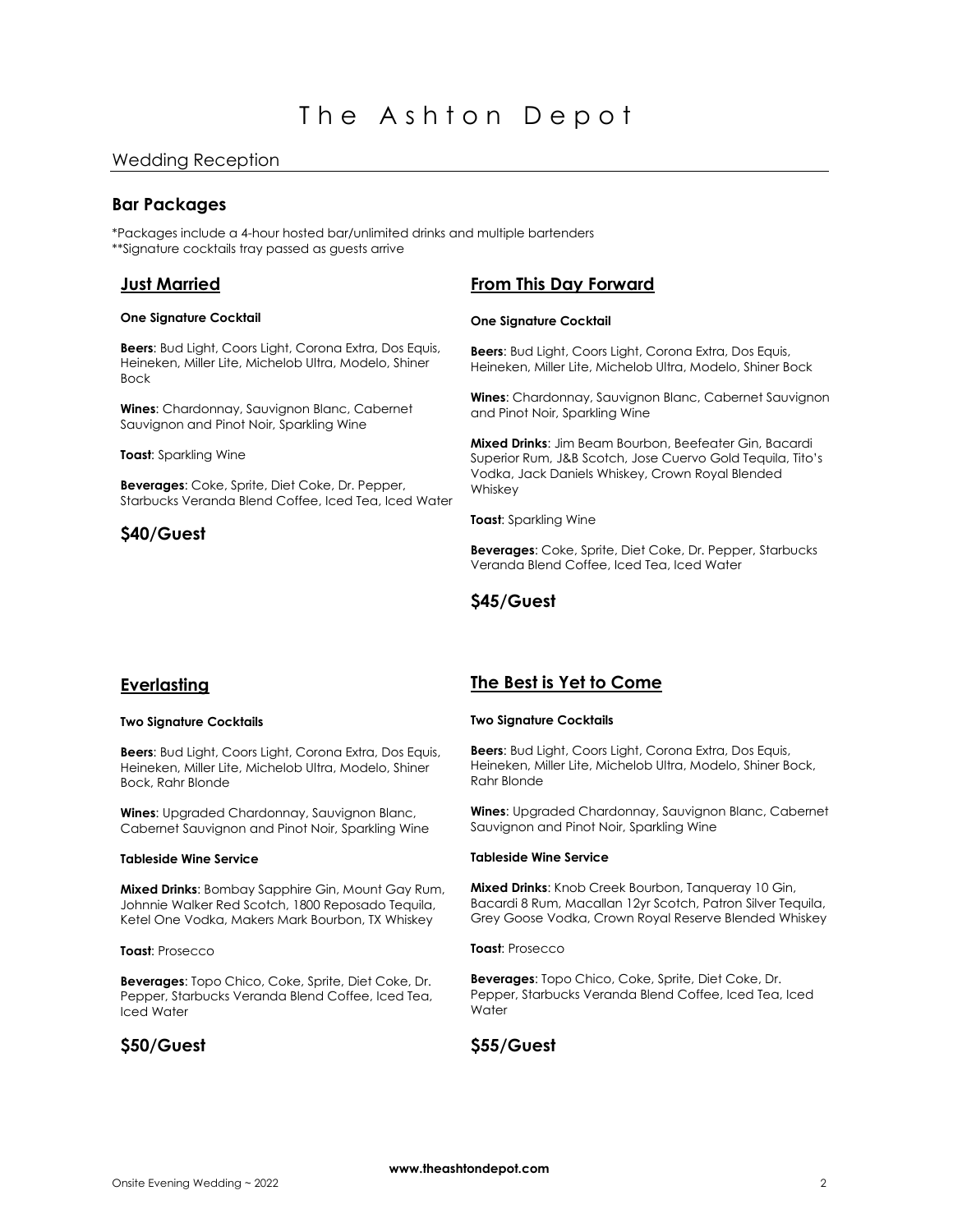# **Meal Packages**

\*Packages include all labor, servers and culinary staff \*\*All packages may be modified and customized!

# **Just Married**

#### **Synchronized Plated or Buffet Service**

2 Tray Passed Hors d'oeuvres during Cocktail Hour First Course: Salad or Soup Main Course: Single Entrée with 2 Sides Freshly Baked Breads and Homemade Honey Butter

#### **Food Stations Service**

2 Tray Passed Hors D'oeuvres during Cocktail Hour 3 Food Stations Freshly Baked Breads and Homemade Honey Butter

# **\$60/Guest**

# **From This Day Forward**

#### **Synchronized Plated or Buffet Service**

3 Tray Passed Hors d'oeuvres during Cocktail Hour First Course: Salad or Soup Main Course: Duo Entrée with 2 Sides Freshly Baked Breads and Homemade Honey Butter

#### **Food Stations Service**

3 Tray Passed Hors D'oeuvres during Cocktail Hour 3 Food Stations 1 Action Station Freshly Baked Breads and Homemade Honey Butter

# **\$65/Guest**

# **Everlasting**

#### **Synchronized Plated or Buffet Service**

4 Tray Passed Hors d'oeuvres during Cocktail Hour First Course: Salad or Soup Main Course: Upgraded Entrée OR 1 Duo Entrée Freshly Baked Breads and Homemade Honey Butter

#### **Food Stations Service**

4 Tray Passed Hors D'oeuvres during Cocktail Hour 3 Food Stations 1 Action Station Freshly Baked Breads and Homemade Honey Butter

# **\$70/Guest**

# **The Best is Yet to Come**

#### **Synchronized Plated or Buffet Service**

4 Tray Passed Hors d'oeuvres during Cocktail Hour First Course: Salad or Soup Main Course: Upgraded Duo Entrée with 2 Sides Freshly Baked Breads and Homemade Honey Butter 1 Late Night Snack

#### **Food Stations Service**

4 Tray Passed Hors D'oeuvres during Cocktail Hour 3 Food Stations 1 Action Station Freshly Baked Breads and Homemade Honey Butter 1 Late Night Snack

# **\$75/Guest**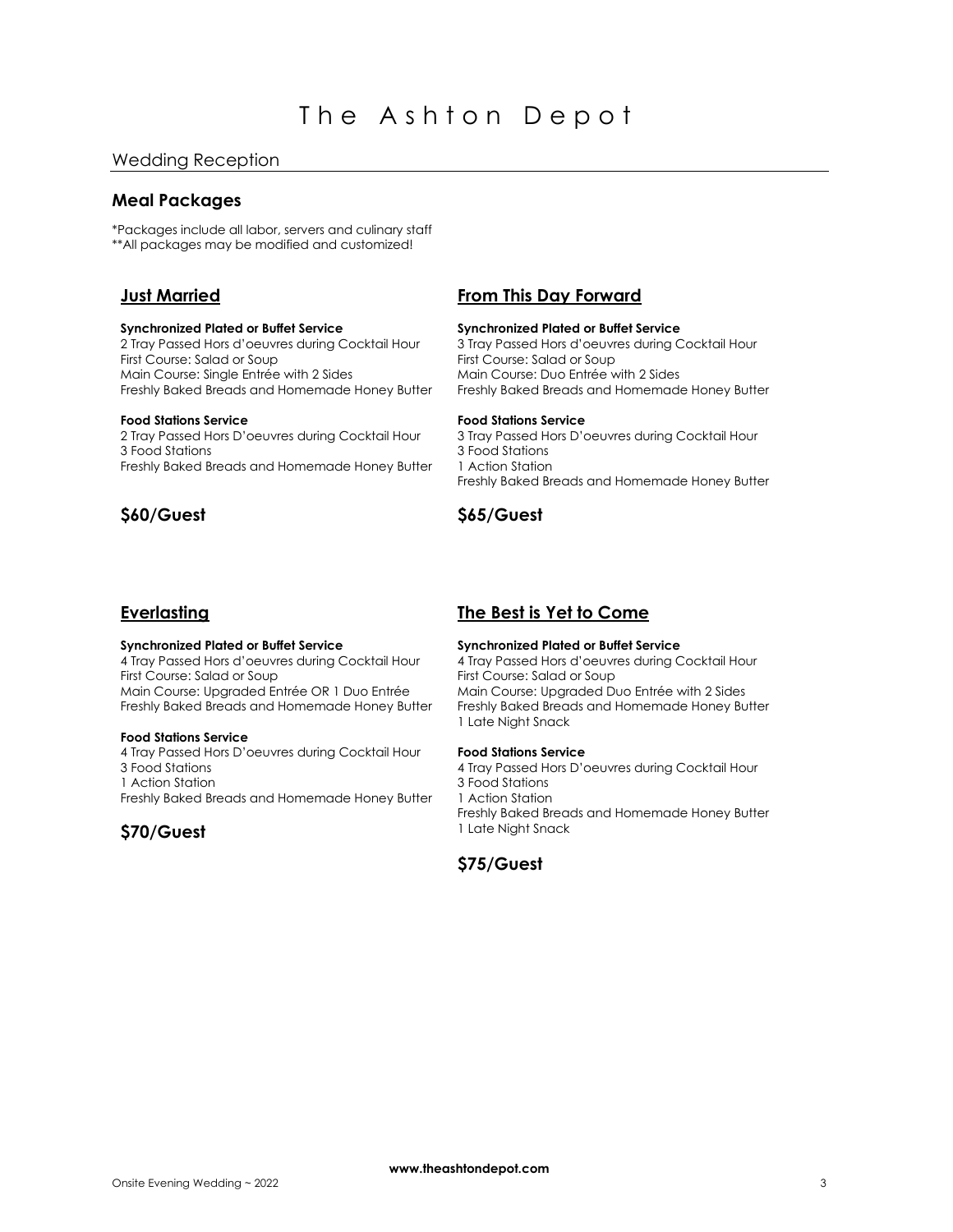### Wedding Reception

### **Tray Passed Hors d'oeuvres**

Ashton Depot Crab Cake, Mango Coulis Baby Mozzarella, Cherry Tomato Skewers (v) Bacon, Jalapeno Wrapped Quail, Truffle Honey Boursin Cheese Stuffed Strawberries, Pecans, Mint (v) Bloody Mary Shrimp Gazpacho Cocktail Shooters Beef Tenderloin, Caramelized Onions, Horseradish Cream, Buttered Toast Beef Tenderloin, Cinnamon Stick, Maple Sugar Glaze Brie Cheese. Orange, Apple Chutney (v) Buttermilk Chicken, Waffles, Maple Syrup Buttermilk Ranch Vegetable Shooters Caprese Tomato, Mozzarella Basil, Balsamic (v) Chilled Gazpacho Soup Shooter Chipotle Honey Shrimp, Plantain Compressed Pineapple, Champagne (v) Compressed Cantaloupe, Tequila, Grand Marnier (v) Compressed Honeydew, Mint, Rum (v) Fresh Mozzarella, Heirloom Tomato, Balsamic, Basil (v) Heirloom Tomato, Basil, Mozzarella Bruschetta (v) Maple Sugar House Smoked Salmon, Lemon Dill Crema Mini Beef Tenderloin Slider, Parmesan Aioli, Cheddar Mini Deviled Egg Tea Sandwich (v) Mini Pigs in a Blanket Mini Spinach, Cheddar Quiche (v) Mini Waffle Battered Corn Dogs, Raspberry Marmalade Open-Face Pulled Pork Empanada, Queso Fresco, Caramelized Onions, Salsa Verde Pastrami Pretzel Bites, Honey Mustard, Cherry Marmalade Poached Shrimp Bloody Mary Gazpacho Shooter Prosciutto Wrapped Asparagus, Lemon Curd Red Snapper Ceviche, Japanese Cucumber Cup, Cilantro Rosemary Hummus, Toasted Garlic Baguette (v) Shrimp Ceviche in a Cucumber Cup Spicy Chipotle Honey Shrimp, Crispy Plantain Tomato Relish Stuffed Brie Cheese Pastry, Port Wine Poached Pear, Port Wine Reduction Stuffed Strawberry, Cream Cheese, Walnuts (v) Sweet & Spicy Sriracha, Soy Chicken. Toasted Sesame Seeds Tomato Basil Soup Shooter (v) Twice-Baked Fingerling Potato, Chipotle, Bacon, Chive

### **Salads**

#### **Artisan Mixed Green Salad**

Strawberries, Candied Walnuts, English Cucumbers, Texas Feta, White Balsamic Strawberry Vinaigrette

#### **Baby Spinach Salad**

Sun-Dried Cranberries, Texas Goat Cheese, Jazz Apples, Candied Pecans, Lemon Basil Dressing

#### **The Caesar Salad**

Hearts of Romaine, Parmesan Reggiano, Avocado Croutons, Roasted Poblano Caesar Dressing, Crispy Plantain Chip

#### **Butter Bibb Lettuce Wedge**

Port Wine Poached Pear, Texas Goat Cheese. Heirloom Tomatoes, Candied Walnuts, Port Wine Vinaigrette

#### **Lettuce Bouquet**

Wrapped in Cucumber, Raspberries, Candied Pecans, Feta, Cherry Tomatoes, Burnt Honey Raspberry Vinaigrette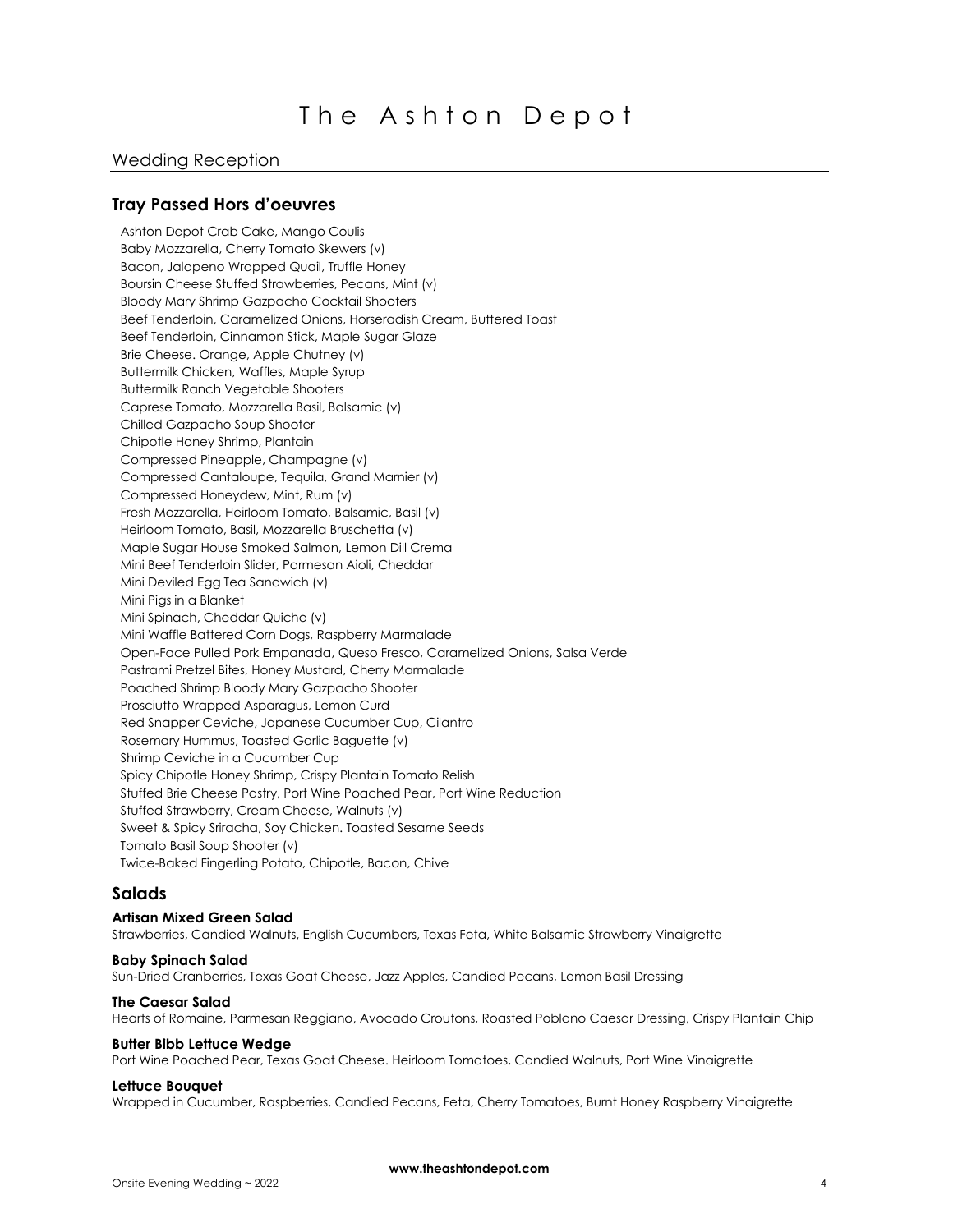# **Synchronized Plated or Buffet Service**

#### **Single Entrée Duo Entrée**

#### **Lemon Thyme Crusted Chicken Breast**

Roasted Garlic Parmesan Whipped Potatoes, Buttered Broccolini, Oven Dried Tomato, Fennel Cream Sauce

#### **24-Hour Braised Boneless Beef Short Ribs**

Smoked Cheddar Cheese Grits, Grilled Asparagus, Oven Dried Tomato, Sweet Potato Crisps, Cabernet Demi

#### **Chicken Florentine Roulade**

Herb Whipped Potatoes, Grilled Butternut Squash, Zucchini and Eggplant, Lemon Verbena Cream Sauce

#### **Herb Crusted Scottish Salmon Filet**

Butternut Squash Risotto, Grilled Asparagus, Chardonnay Butter Sauce

#### **Mustard Crusted Pork Tenderloin**

Tomato Risotto, Glazed Baby Carrots and Broccolini, Whole Grain Mustard Cream

#### **Grilled New York Strip**

Garlic Mushrooms, Horseradish Whipped Potatoes, Red Wine Jus, Crispy Truffle Onions

#### **Rainbow Trout Almandine**

Buttered Haricot Verts, Potato-Parsnip Puree, Red Pepper Rouille, Crispy Leeks

# **Upgraded Single Entrée Upgraded Duo Entrée**

#### **Grilled Beef Tenderloin**

Truffle-Onion Crumble, Asparagus, Parmesan Whipped Potatoes, Tarragon Beurre Rouge

#### **Stuffed Veal Tenderloin**

Garlic Mashed Potatoes, Roasted Wild Mushrooms, Black Truffle-Marsala Sauce

#### **Pan Seared Snapper**

Creamy Lemon Risotto, Steamed Asparagus, Arugula Pesto, Tomato Fondue

#### **Chili Buttered Jumbo Shrimp**

Smoked Cheddar Grits, Avocado Puree, Jicama-Tortilla Salad

#### **Blackened Halibut**

Jambalaya Rice, Green Onion Beignets, Creole Mustard Sauce, Bacon Wrapped Haricot Verts

**"Just Married" Package "From This Day Forward" Package**

# **24-Hour Braised Boneless Beef Short Ribs and**

**Lemon Thyme Crusted Chicken Breast** Butternut Squash Risotto, Grilled Asparagus, Oven Dried Tomato, Cabernet Demi, Fennel Cream Sauce

#### **Herb Crusted Scottish Salmon Filet and 24-Hour Braised Boneless Beef Short Ribs**

Smoked Cheddar Cheese Grits, Grilled Asparagus, Smoked Tomato Butter

# **Chicken Florentine Roulade and Rainbow Trout**

Buttered Broccolini, Artichoke Risotto, Crawfish and Caper Lemon Butter Sauce

#### **Mustard Crusted Pork Tenderloin and Chicken Breast**

Butternut Squash Risotto, Roasted Baby Carrots, Whole Grain Mustard Demi, Crispy Sweet Potatoes

#### **Grilled New York Strip Loin and Jumbo Garlic Herb Shrimp**

Pimento and Mushroom Macaroni and Cheese Croquet, Crawfish Etouffee, Lemon Parsley Salad

#### **Pan Seared Chicken Breast and Grilled Ribeye**

White Cheddar and Truffle Macaroni and Cheese, Buttered Brussels Sprouts, Mushroom Demi Sauce

# **"Everlasting" Package** "**The Best is Yet to Come" Package**

**Herb Crusted Sea Bass and Grilled Beef Tenderloin**

Truffle-Onion Crumble, Asparagus, Applewood Smoked Bacon Potato Confit, Tomato Butter Sauce

#### **Grilled Beef Tenderloin and Firecracker Jumbo Shrimp**

Roasted Poblano and Corn Grits, Ensalada de Nopalitos, Queso Fresco, Salsa Verde, Cilantro

#### **Beef Tenderloin and Seared Diver Scallops**

King Trumpet Mushroom, Jumbo Asparagus, Lobster Mac N Cheese Croquet, Becker Vineyards Zinfandel Reduction, White Cheddar Crema, Baby Mache

#### **Red Onion Crusted Rack of Lamb and Grilled Atlantic Salmon**

Cordon Bleu Potato Hash, Buttered Asparagus, Whole Grain Mustard Cream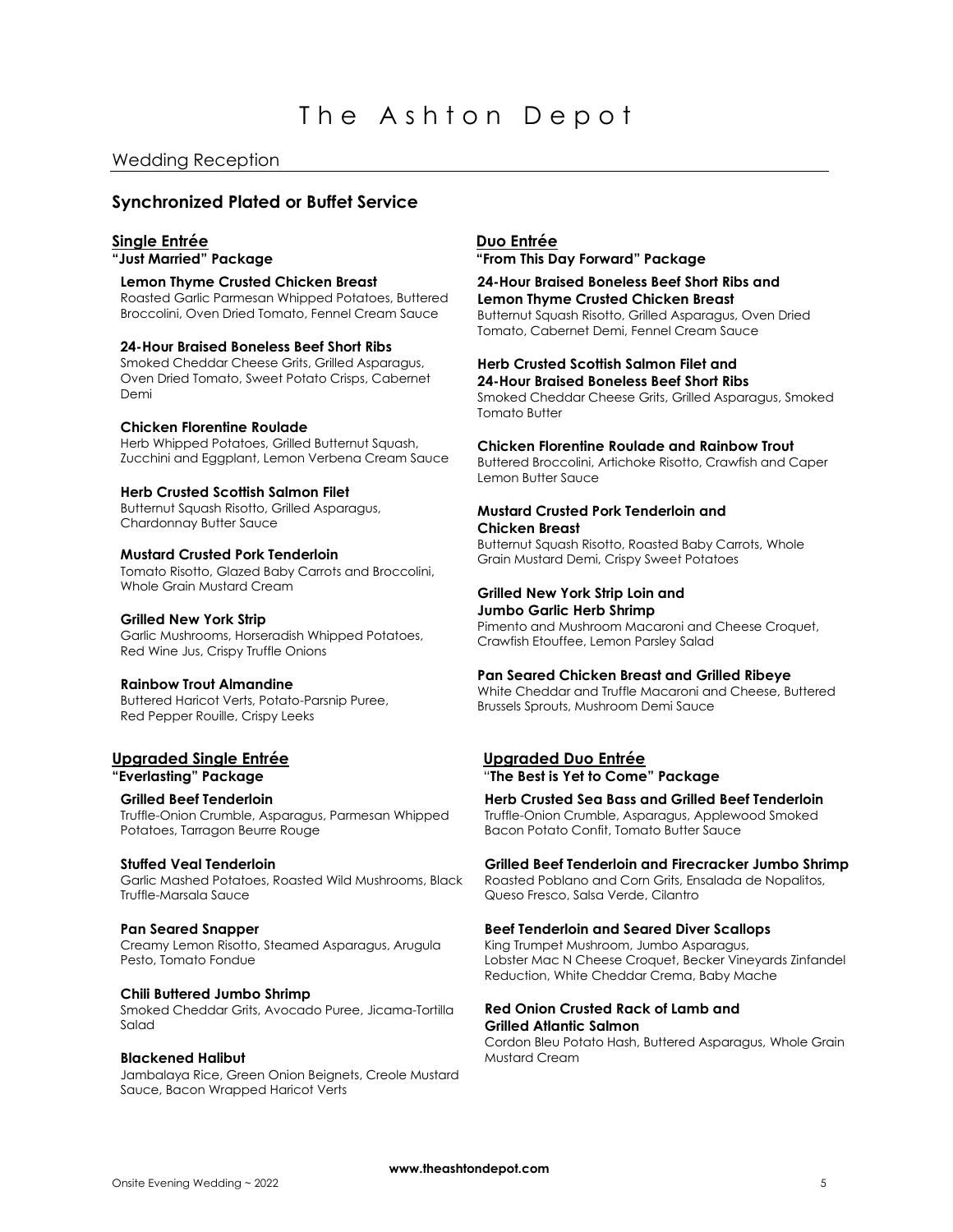# **Food Station Service**

#### **Euro Market Display**

Prosciutto Wrapped Grilled Asparagus, Tomato and Mozzarella Skewers, Capicola with Port Salute Cheese, Genoa Salami with Creamy Danish Blue Cheese, Marinated Artichoke and Hearts of Palm with Blue Cheese Stuffed Olives and Kalamata

#### **Baked Brie Display**

Mini Baked Brie Cheese Wheels with Raspberry and Apricot Jams, with Assorted Seedless Grapes, Berries, Toasted Baguettes and Grilled Focaccia

# **Mini Salad Station (Select Two)**

Artisan Mixed Green Salad Strawberries, Candied Walnuts, English Cucumbers, Texas Feta, White Balsamic Strawberry Vinaigrette

The Caesar Salad Baby Hearts of Romaine, Shaved Parmesan Reggiano, Belgium Endive, Charred Avocado, Roasted Poblano Caesar Dressing, Crispy Brioche Croutons

Butter Bibb Lettuce Wedge Port Wine Poached Pear, Gorgonzola, Heirloom Tomatoes, Candied Walnuts, Port Wine Vinaigrette

#### **Flatbread Pizzas (Select Two)**

Basil, Pesto, Mozzarella (v) Sausage, Mushrooms, Bell Peppers, Onions Mozzarella, Pepperoni, Marinara

#### **Avocado Bar (Select Two)**

Grilled Asparagus, Roasted Peppers, Goat Cheese and Blood Orange Vinaigrette Smoked Chicken Breast, Pecans, Arugula, and Peppers Red Snapper Ceviche, Queso Fresco, and Cilantro

#### **Baked and Whipped Potato Bar**

Roasted Tomato and Reggiano Potatoes Whipped Yukon Gold Potatoes Salt Crusted Butterball Potato "Bakers" Grated Aged Colby Cheddar and Fontina Cheeses, Black Pepper Maple Cured Bacon, Avocado, Pico de Gallo, Crème Fraiche, Garlic Chives, Whipped Butter

#### **Marinated Grilled Vegetable Display**

Zucchini, Squash, Eggplant, Carrots, Asparagus, Red Bell Peppers, Mushrooms and Seasonal Selections

#### **Macaroni and Cheese Bar (Select Two)**

Truffle Macaroni and Cheese Lobster Macaroni and Cheese Parmesan Crusted Macaroni and Cheese Jalapeno Macaroni and Cheese Smoked Gouda Macaroni and Cheese Classic Macaroni and Cheese

#### **Slider Station (Select Two)**

Crab Cake Slider, Sriracha Aioli on Sweet Milk Bread California Chicken Slider with Swiss, Avocado, Bacon & Sprouts on Sesame Brioche

24-Hour Braised Beef Short Rib Slider with Brie Cheese & Caramelized Onions on Smoked Cheddar Bread

Crusted Scottish Salmon Filet with Sriracha Aioli, Sprouts and Black Sesame Toasted Brioche

Basil Pesto with Mozzarella, Heirloom Tomato and Sprouts on Parmesan Crusted Brioche

#### **Tater Tot Station**

Fries and Tots with Sauces - Garlic Aioli, Ranch, Cheddar Cheese with Pulled Short Ribs and Siracha Ketchup

#### **Street Tacos**

Grilled Steak & Green Chili Tacos "Al Carbon" Chipotle and Shiner Marinated Chicken Tacos with Toppings: Pasilla & Cascabel Chile "Salsa Roja", Queso Asadero, Queso Fresco, Monterey Jack, Sour Cream, Pickled Red Onions, Shaved Romaine Lettuce

#### **Fajita Station**

Chipotle and Shiner Bock Marinated Beef and Chicken Tomatillo and Fire Roasted Tomato Salsas Cilantro, Lime, Cheddar Corn and Flower Tortillas

### **Mini Composed Entrée (Select One)**

#### **24-Hour Braised Boneless Beef Short Ribs** Smoked Cheddar Cheese Grits, Grilled Asparagus,

Cabernet Demi

# **Chicken Florentine Roulade**

Parmesan Whipped Potatoes Haricot Verts, Lemon Verbena Cream Sauce

**Herb Crusted Scottish Salmon Filet** Butternut Squash Risotto, Roasted Carrots, Chardonnay Butter Sauce

# **Carved Action Stations**

**Tortilla Crusted Salmon Filet**  Buttered Broccolini, Tequila Orange Butter

# **Oven Roasted Mustard Crusted Pork Loin**

Apple Slaw, Creole Mustard Cream

### **Roasted Breast of Turkey**

Corn Biscuit, Jalapeno Cranberry Relish Chorizo Gravy

#### **Roasted Tenderloin of Beef**

Honey Wheat Rolls, Horseradish Cream, Dijon Mustard Mayonnaise, Cabernet Sauce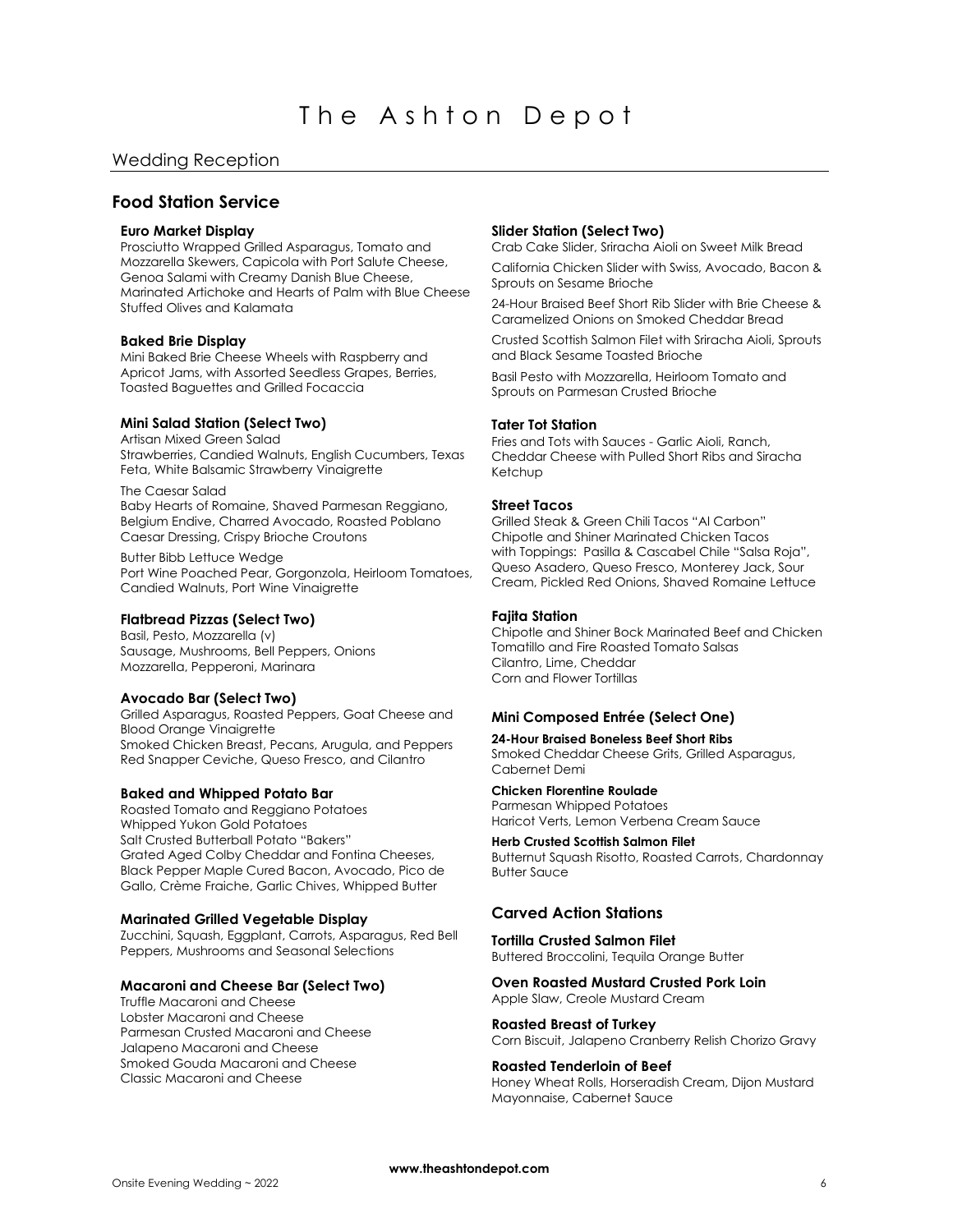# Wedding Reception

# **Late Night Snacks ~ \$4/Guest**

# **(May be ordered for 75-100% of guest count)**

Breakfast Tacos with Potato, Egg, Bacon & Cheese Buttermilk Honey Chicken Biscuit Fried Horseradish Pickles with Dill Crème Fraiche Mini Buttermilk Chicken & Waffles with Maple Syrup Mini Waffle Battered Corn Dogs with Raspberry Marmalade Mini Tenderloin Beef Sliders with Cheddar and Sesame Brioche Bun Truffle and Parmesan Pommes Frites with Black Pepper Ketchup Frito Pie in a Bag Ancho Beef Tenderloin Chili with Mimolette Cheddar Mini Chocolate Chip Cookies and Milk Shooters

# **Late Night Stations ~ \$10/Guest**

#### **(Must be ordered for 100% of guest count)**

#### **Hot Dog Station (Select Two)**

All Beef Franks, Turkey, Veggie, or Spicy Bratwurst Diced Onions, Sauerkraut, Diced Tomatoes, Pickles, Relish **~** Add Chili \$2.00 ~ Add Hot Dog Cart \$350

#### **Smore's Action Station**

Make Your Own S'mores with Jumbo Marshmallows, Chocolate, Honey and Cinnamon and Sugar Graham Crackers ~ Plain and Almond Hershey Bars, Oreo Cookie, Recess Pieces Candy Bars

#### **Mini Donut Action Station**

Glazed and Cinnamon Sugar Mini Cake Doughnuts with Warm Fudge, Sprinkles, Walnuts, Coconut Shavings Toppings and Chocolate, Strawberry and Caramel Sauces

#### **Mini Pie Bar (Select Two)**

Key Lime Pie, Meringue, Raspberry Garnish Whiskey Pecan Pie, Vanilla Cream Cheese, Caramel, Blackberry Garnish Banana Pudding Pie, Vanilla Whipped Cream, Vanilla Wafer Crumbles Dark Chocolate S'mores Pie with Bruleed Marshmallows and Graham Crackers

# **Ice Cream Sundae Bar**

Homemade Vanilla and Chocolate Ice Cream Strawberry Halves, Chocolate Chunks, Maraschino Cherries, Whipped Cream, Sprinkles, Candied Pecans, Reese's Pieces, Toasted Coconut Shavings, Caramel, Raspberry and Chocolate Sauce

#### **Popcorn Bar (Select Two)**

Traditional Cheddar White Chocolate and Strawberries Caramel and Peanuts Oreo Cookies and Chocolate